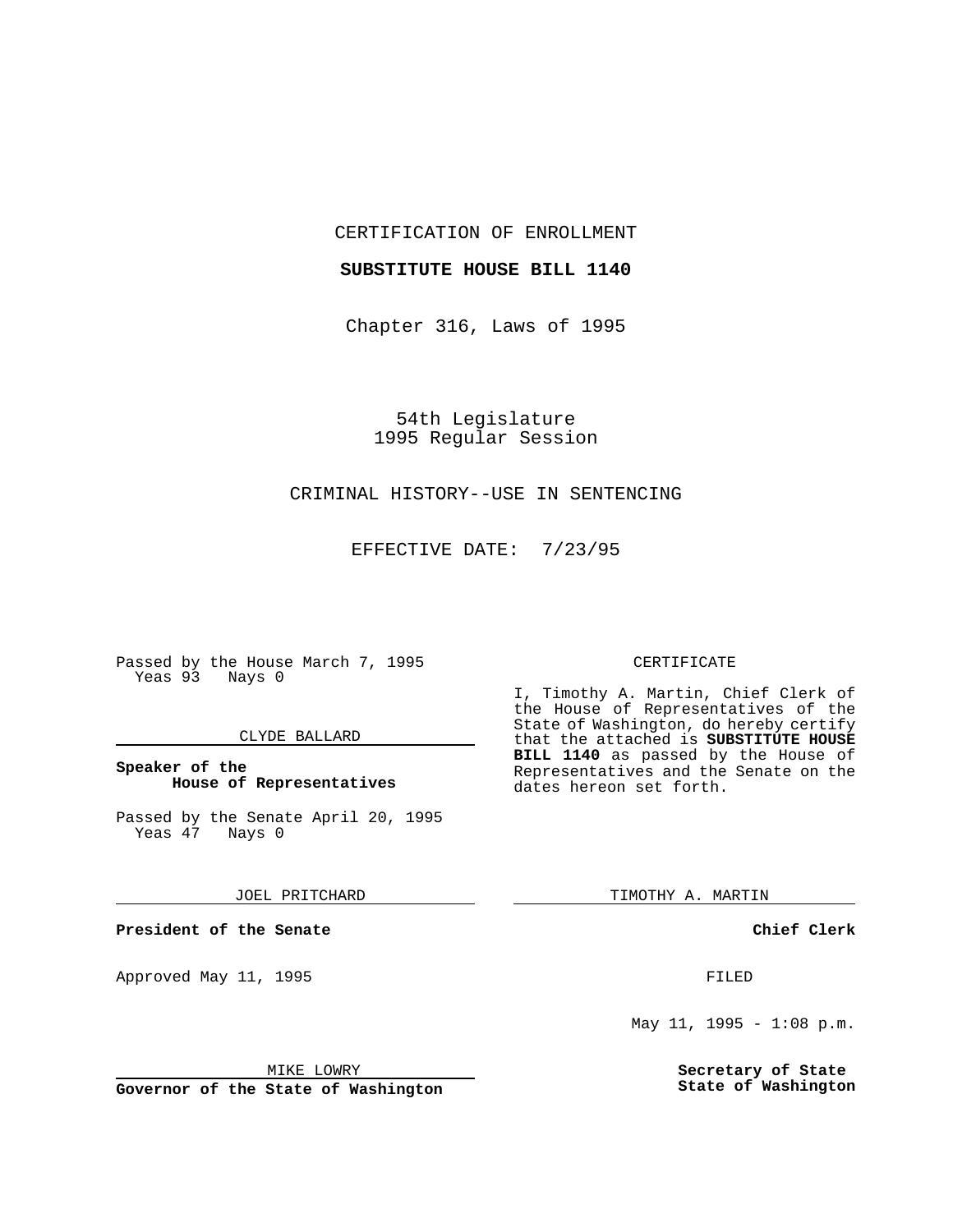# **SUBSTITUTE HOUSE BILL 1140** \_\_\_\_\_\_\_\_\_\_\_\_\_\_\_\_\_\_\_\_\_\_\_\_\_\_\_\_\_\_\_\_\_\_\_\_\_\_\_\_\_\_\_\_\_\_\_

\_\_\_\_\_\_\_\_\_\_\_\_\_\_\_\_\_\_\_\_\_\_\_\_\_\_\_\_\_\_\_\_\_\_\_\_\_\_\_\_\_\_\_\_\_\_\_

Passed Legislature - 1995 Regular Session

## **State of Washington 54th Legislature 1995 Regular Session**

**By** House Committee on Corrections (originally sponsored by Representatives Ballasiotes, Horn, Blanton, Costa and Honeyford)

Read first time 02/17/95.

 AN ACT Relating to the use of criminal history in sentencing of offenders; amending RCW 9.94A.390; reenacting and amending RCW 9.94A.360; and prescribing penalties.

BE IT ENACTED BY THE LEGISLATURE OF THE STATE OF WASHINGTON:

 **Sec. 1.** RCW 9.94A.360 and 1992 c 145 s 10 and 1992 c 75 s 4 are each reenacted and amended to read as follows:

 The offender score is measured on the horizontal axis of the sentencing grid. The offender score rules are as follows:

 The offender score is the sum of points accrued under this section rounded down to the nearest whole number.

 (1) A prior conviction is a conviction which exists before the date of sentencing for the offense for which the offender score is being computed. Convictions entered or sentenced on the same date as the conviction for which the offender score is being computed shall be deemed "other current offenses" within the meaning of RCW 9.94A.400.

 (2) Except as provided in subsection (4) of this section, class A and sex prior felony convictions shall always be included in the offender score. Class B prior felony convictions other than sex offenses shall not be included in the offender score, if since the last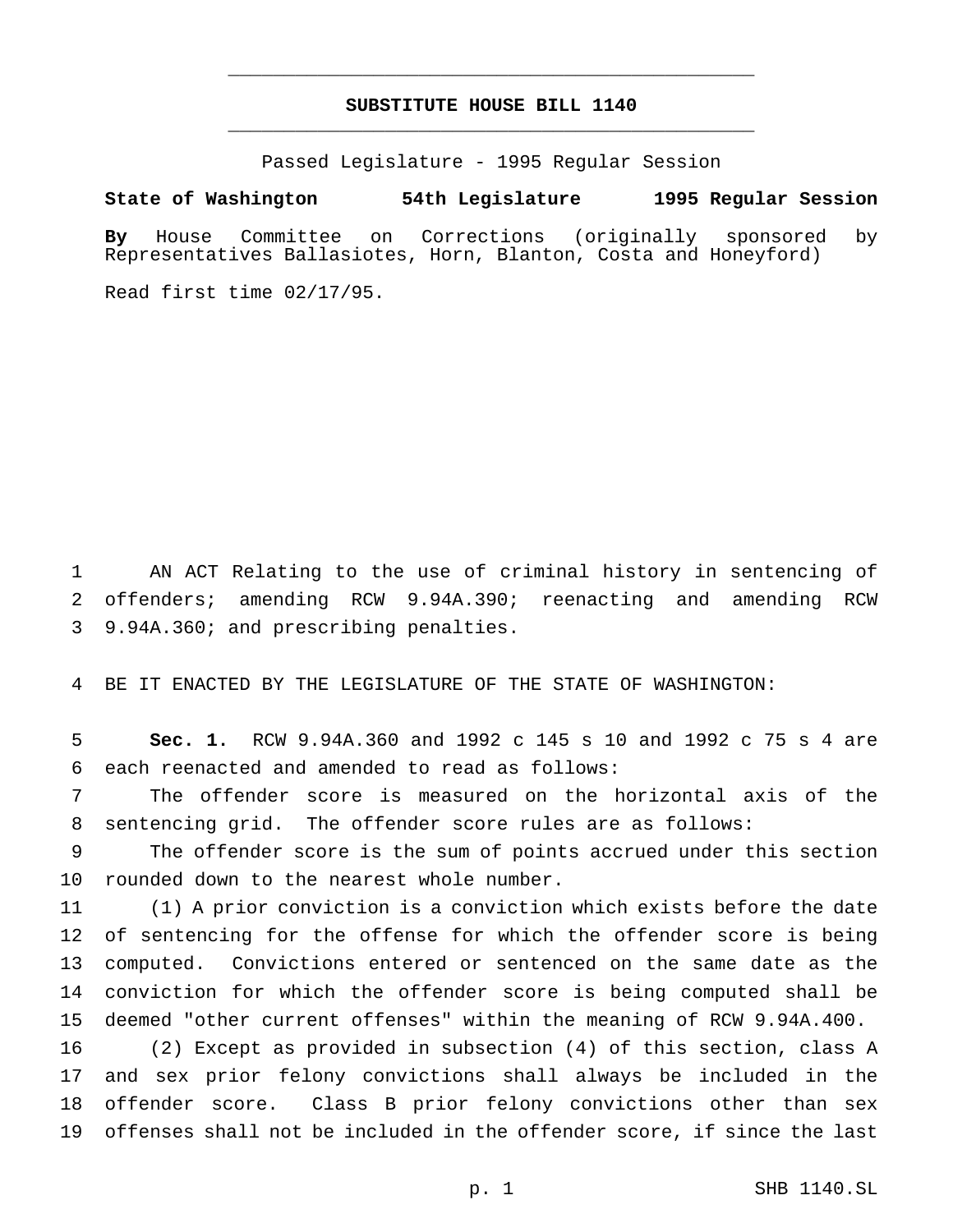date of release from confinement (including full-time residential treatment) pursuant to a felony conviction, if any, or entry of judgment and sentence, the offender had spent ten consecutive years in 4 the community without ((being convicted of any felonies)) committing any crime that subsequently results in a conviction. Class C prior felony convictions other than sex offenses shall not be included in the offender score if, since the last date of release from confinement (including full-time residential treatment) pursuant to a felony conviction, if any, or entry of judgment and sentence, the offender had 10 spent five consecutive years in the community without ((being convicted 11 of any felonies)) committing any crime that subsequently results in a 12 conviction. Serious traffic convictions shall not be included in the offender score if, since the last date of release from confinement (including full-time residential treatment) pursuant to a felony conviction, if any, or entry of judgment and sentence, the offender 16 spent five years in the community without ((being convicted of any 17 serious traffic or felony traffic offenses)) committing any crime that 18 subsequently results in a conviction. This subsection applies to both adult and juvenile prior convictions.

 (3) Out-of-state convictions for offenses shall be classified according to the comparable offense definitions and sentences provided 22 by Washington law. Federal convictions for offenses shall be 23 classified according to the comparable offense definitions and 24 sentences provided by Washington law. If there is no clearly comparable offense under Washington law or the offense is one that is usually considered subject to exclusive federal jurisdiction, the 27 offense shall be scored as a class C felony equivalent if it was a felony under the relevant federal statute.

 (4) Always include juvenile convictions for sex offenses. Include other class A juvenile felonies only if the offender was 15 or older at the time the juvenile offense was committed. Include other class B and C juvenile felony convictions only if the offender was 15 or older at the time the juvenile offense was committed and the offender was less than 23 at the time the offense for which he or she is being sentenced was committed.

 (5) Score prior convictions for felony anticipatory offenses (attempts, criminal solicitations, and criminal conspiracies) the same as if they were convictions for completed offenses.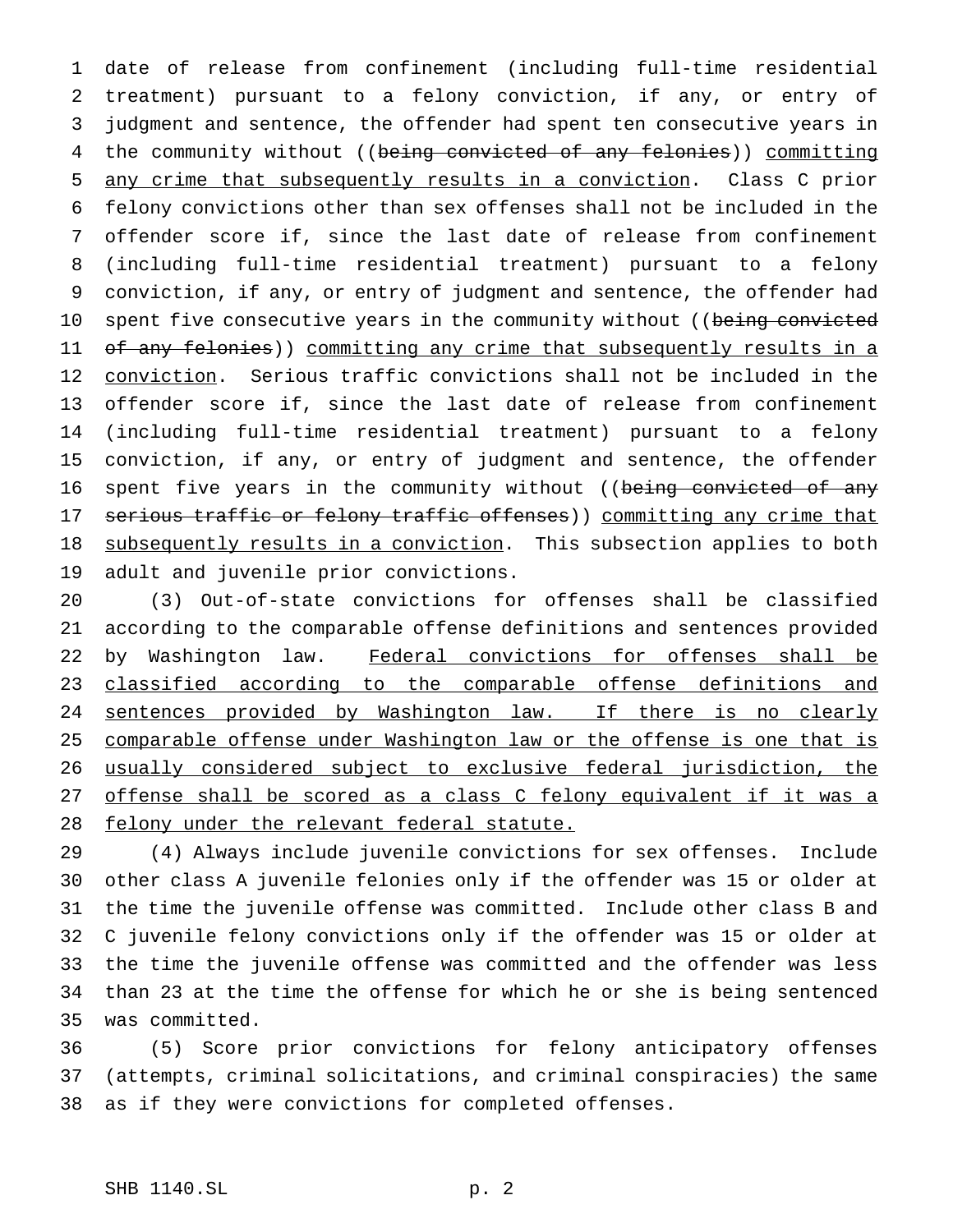(6)(a) In the case of multiple prior convictions, for the purpose of computing the offender score, count all convictions separately, except:

 (( $\frac{1}{1}$ ) (i) Prior adult offenses which were found, under RCW 9.94A.400(1)(a), to encompass the same criminal conduct, shall be counted as one offense, the offense that yields the highest offender score. The current sentencing court shall determine with respect to other prior adult offenses for which sentences were served concurrently whether those offenses shall be counted as one offense or as separate 10 offenses using the "same criminal conduct" analysis found in RCW  $9.94A.400(1)(a)$ , and if the court finds that they shall be counted as one offense, then the offense that yields the highest offender score 13 shall be used. The current sentencing court may presume that such 14 other prior adult offenses were not the same criminal conduct from sentences imposed on separate dates, or in separate counties or 16 jurisdictions, or in separate complaints, indictments, or informations;

 $((\{b\}))(ii)$  Juvenile prior convictions entered or sentenced on the same date shall count as one offense, the offense that yields the highest offender score, except for juvenile prior convictions for violent offenses with separate victims, which shall count as separate offenses; and

 $((+e))$   $(iii)$  In the case of multiple prior convictions for offenses committed before July 1, 1986, for the purpose of computing the offender score, count all adult convictions served concurrently as one offense, and count all juvenile convictions entered on the same date as one offense. Use the conviction for the offense that yields the highest offender score.

 (b) As used in this subsection (6), "served concurrently" means 29 that: (i) The latter sentence was imposed with specific reference to 30 the former; (ii) the concurrent relationship of the sentences was 31 judicially imposed; and (iii) the concurrent timing of the sentences 32 was not the result of a probation or parole revocation on the former offense.

 (7) If the present conviction is one of the anticipatory offenses of criminal attempt, solicitation, or conspiracy, count each prior conviction as if the present conviction were for a completed offense. (8) If the present conviction is for a nonviolent offense and not covered by subsection (12) or (13) of this section, count one point for each adult prior felony conviction and one point for each juvenile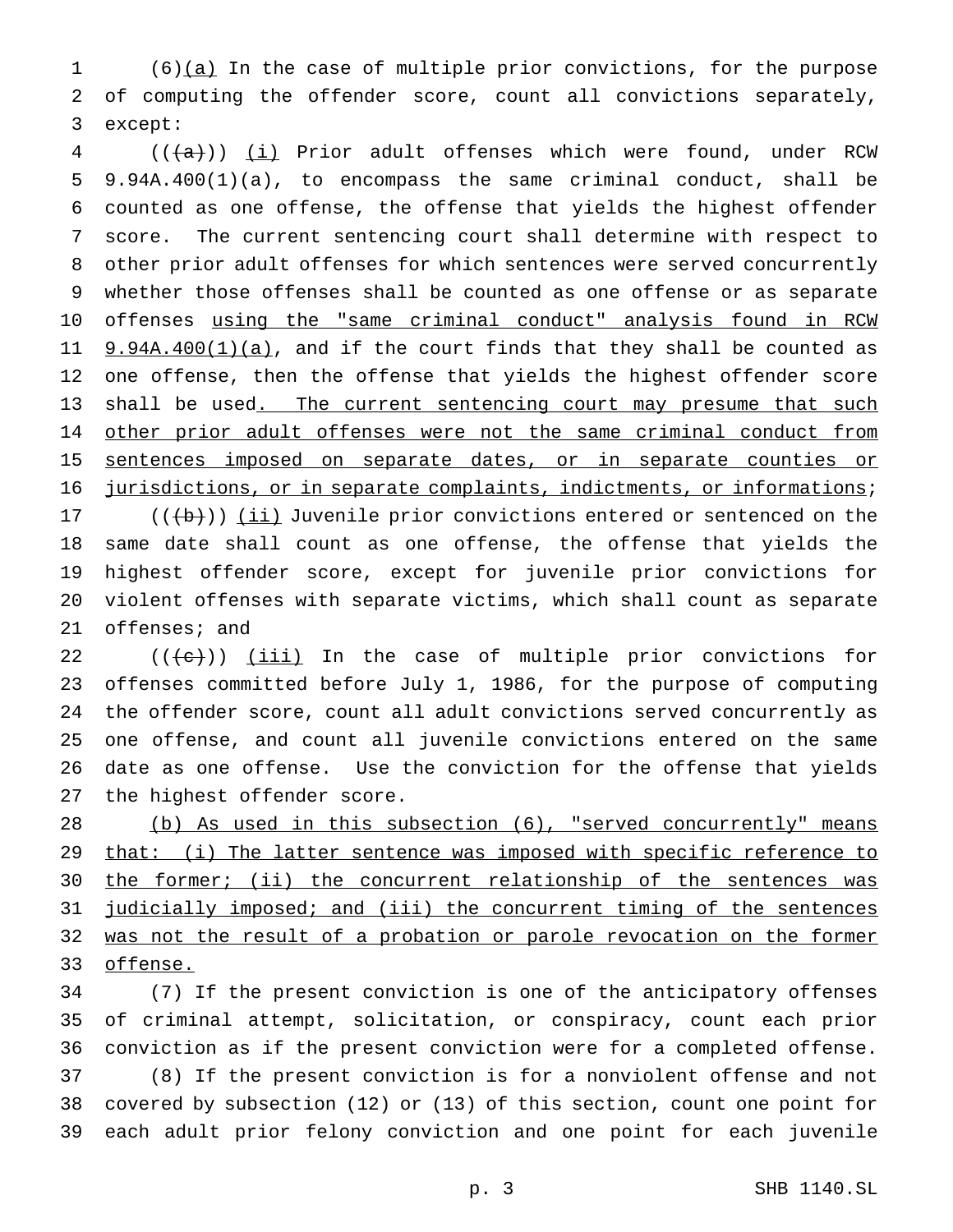prior violent felony conviction and 1/2 point for each juvenile prior nonviolent felony conviction.

 (9) If the present conviction is for a violent offense and not covered in subsection (10), (11), (12), or (13) of this section, count two points for each prior adult and juvenile violent felony conviction, one point for each prior adult nonviolent felony conviction, and 1/2 point for each prior juvenile nonviolent felony conviction.

 (10) If the present conviction is for Murder 1 or 2, Assault 1, Assault of a Child 1, Kidnaping 1, Homicide by Abuse, or Rape 1, count three points for prior adult and juvenile convictions for crimes in these categories, two points for each prior adult and juvenile violent conviction (not already counted), one point for each prior adult nonviolent felony conviction, and 1/2 point for each prior juvenile nonviolent felony conviction.

 (11) If the present conviction is for Burglary 1, count prior convictions as in subsection (9) of this section; however count two points for each prior adult Burglary 2 or residential burglary conviction, and one point for each prior juvenile Burglary 2 or residential burglary conviction.

 (12) If the present conviction is for a felony traffic offense count two points for each adult or juvenile prior conviction for Vehicular Homicide or Vehicular Assault; for each felony offense or serious traffic offense, count one point for each adult and 1/2 point for each juvenile prior conviction.

 (13) If the present conviction is for a drug offense count three points for each adult prior felony drug offense conviction and two points for each juvenile drug offense. All other adult and juvenile felonies are scored as in subsection (9) of this section if the current drug offense is violent, or as in subsection (8) of this section if the current drug offense is nonviolent.

 (14) If the present conviction is for Willful Failure to Return from Furlough, RCW 72.66.060, Willful Failure to Return from Work Release, RCW 72.65.070, or Escape from Community Custody, RCW 72.09.310, count only prior escape convictions in the offender score. Count adult prior escape convictions as one point and juvenile prior escape convictions as 1/2 point.

 (15) If the present conviction is for Escape 1, RCW 9A.76.110, or Escape 2, RCW 9A.76.120, count adult prior convictions as one point and juvenile prior convictions as 1/2 point.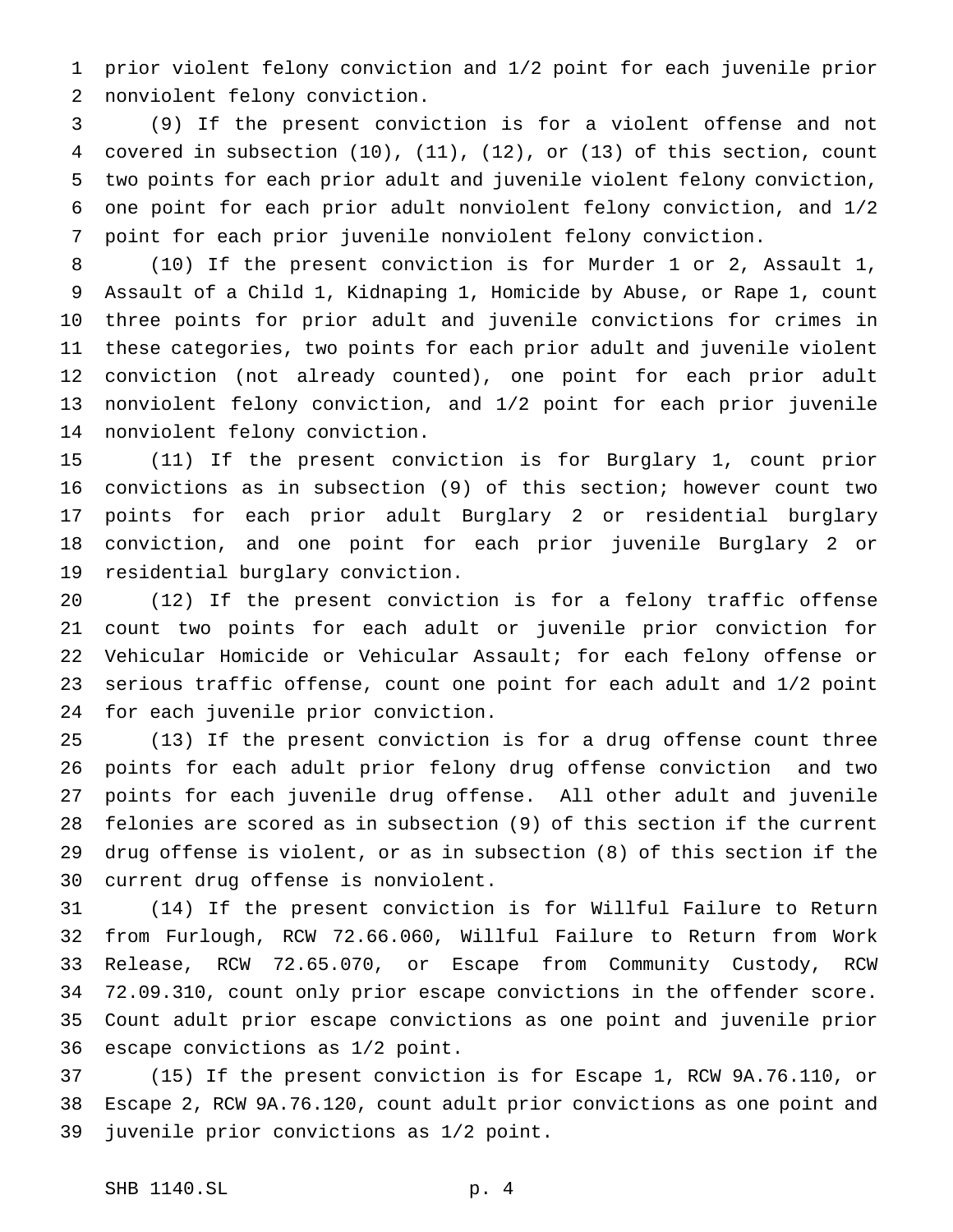(16) If the present conviction is for Burglary 2 or residential burglary, count priors as in subsection (8) of this section; however, count two points for each adult and juvenile prior Burglary 1 conviction, two points for each adult prior Burglary 2 or residential burglary conviction, and one point for each juvenile prior Burglary 2 or residential burglary conviction.

 (17) If the present conviction is for a sex offense, count priors as in subsections (8) through (16) of this section; however count three points for each adult and juvenile prior sex offense conviction.

 (18) If the present conviction is for an offense committed while the offender was under community placement, add one point.

 **Sec. 2.** RCW 9.94A.390 and 1990 c 3 s 603 are each amended to read as follows:

 If the sentencing court finds that an exceptional sentence outside the standard range should be imposed in accordance with RCW 9.94A.120(2), the sentence is subject to review only as provided for in RCW 9.94A.210(4).

 The following are illustrative factors which the court may consider in the exercise of its discretion to impose an exceptional sentence. The following are illustrative only and are not intended to be exclusive reasons for exceptional sentences.

(1) Mitigating Circumstances

 (a) To a significant degree, the victim was an initiator, willing participant, aggressor, or provoker of the incident.

 (b) Before detection, the defendant compensated, or made a good faith effort to compensate, the victim of the criminal conduct for any damage or injury sustained.

 (c) The defendant committed the crime under duress, coercion, threat, or compulsion insufficient to constitute a complete defense but which significantly affected his or her conduct.

 (d) The defendant, with no apparent predisposition to do so, was induced by others to participate in the crime.

 (e) The defendant's capacity to appreciate the wrongfulness of his 34 or her conduct or to conform his or her conduct to the requirements of the law, was significantly impaired (voluntary use of drugs or alcohol is excluded).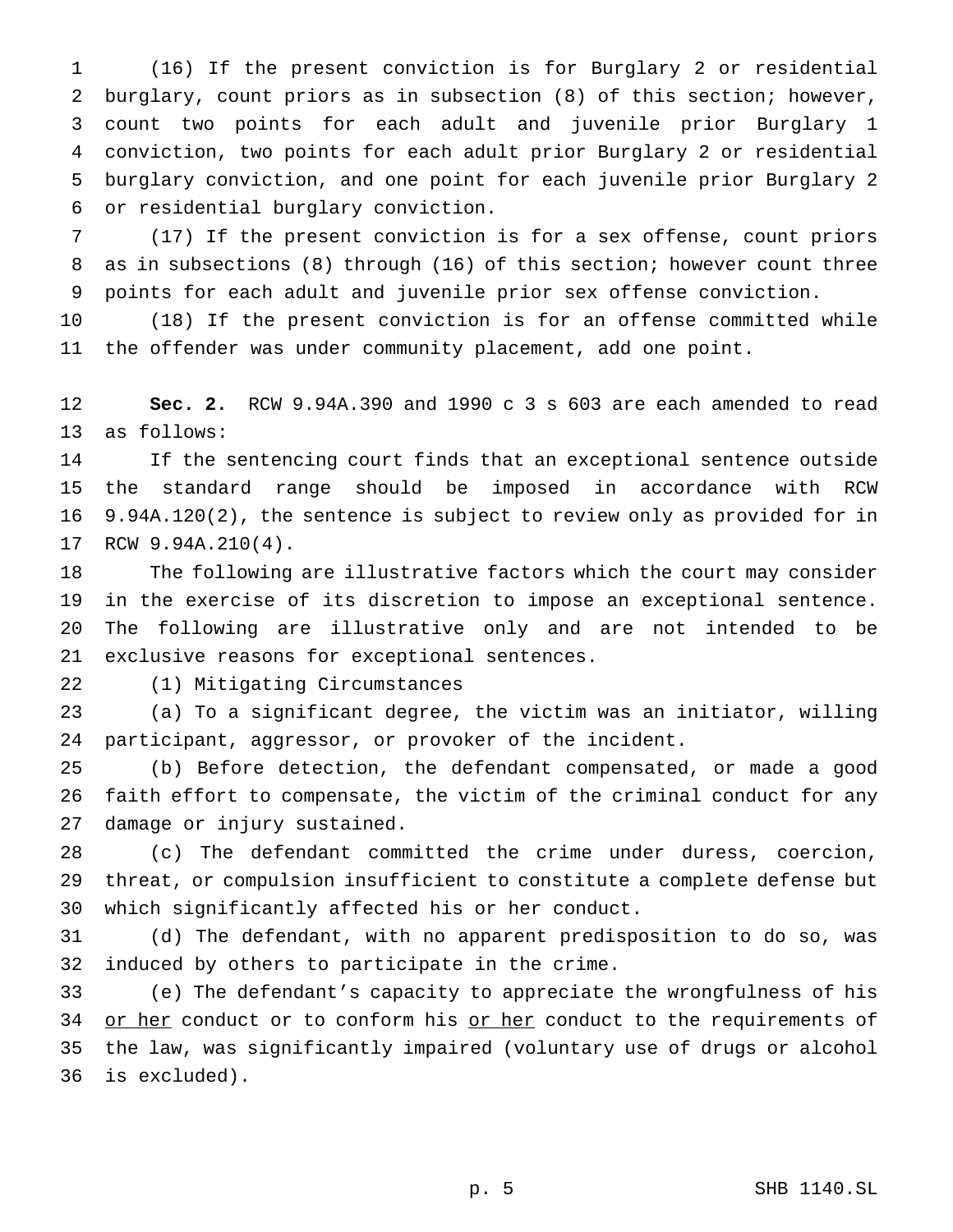(f) The offense was principally accomplished by another person and the defendant manifested extreme caution or sincere concern for the safety or well-being of the victim.

 (g) The operation of the multiple offense policy of RCW 9.94A.400 results in a presumptive sentence that is clearly excessive in light of the purpose of this chapter, as expressed in RCW 9.94A.010.

 (h) The defendant or the defendant's children suffered a continuing pattern of physical or sexual abuse by the victim of the offense and the offense is a response to that abuse.

(2) Aggravating Circumstances

 (a) The defendant's conduct during the commission of the current offense manifested deliberate cruelty to the victim.

 (b) The defendant knew or should have known that the victim of the current offense was particularly vulnerable or incapable of resistance due to extreme youth, advanced age, disability, or ill health.

 (c) The current offense was a major economic offense or series of offenses, so identified by a consideration of any of the following factors:

 (i) The current offense involved multiple victims or multiple incidents per victim;

 (ii) The current offense involved attempted or actual monetary loss substantially greater than typical for the offense;

 (iii) The current offense involved a high degree of sophistication 24 or planning or occurred over a lengthy period of time; or

 (iv) The defendant used his or her position of trust, confidence, or fiduciary responsibility to facilitate the commission of the current offense.

 (d) The current offense was a major violation of the Uniform Controlled Substances Act, chapter 69.50 RCW (VUCSA), related to trafficking in controlled substances, which was more onerous than the typical offense of its statutory definition: The presence of ANY of the following may identify a current offense as a major VUCSA:

 (i) The current offense involved at least three separate transactions in which controlled substances were sold, transferred, or 35 possessed with intent to do so;  $((\theta \cdot \hat{r}))$ 

 (ii) The current offense involved an attempted or actual sale or transfer of controlled substances in quantities substantially larger 38 than for personal use;  $((\theta \cdot \hat{r}))$